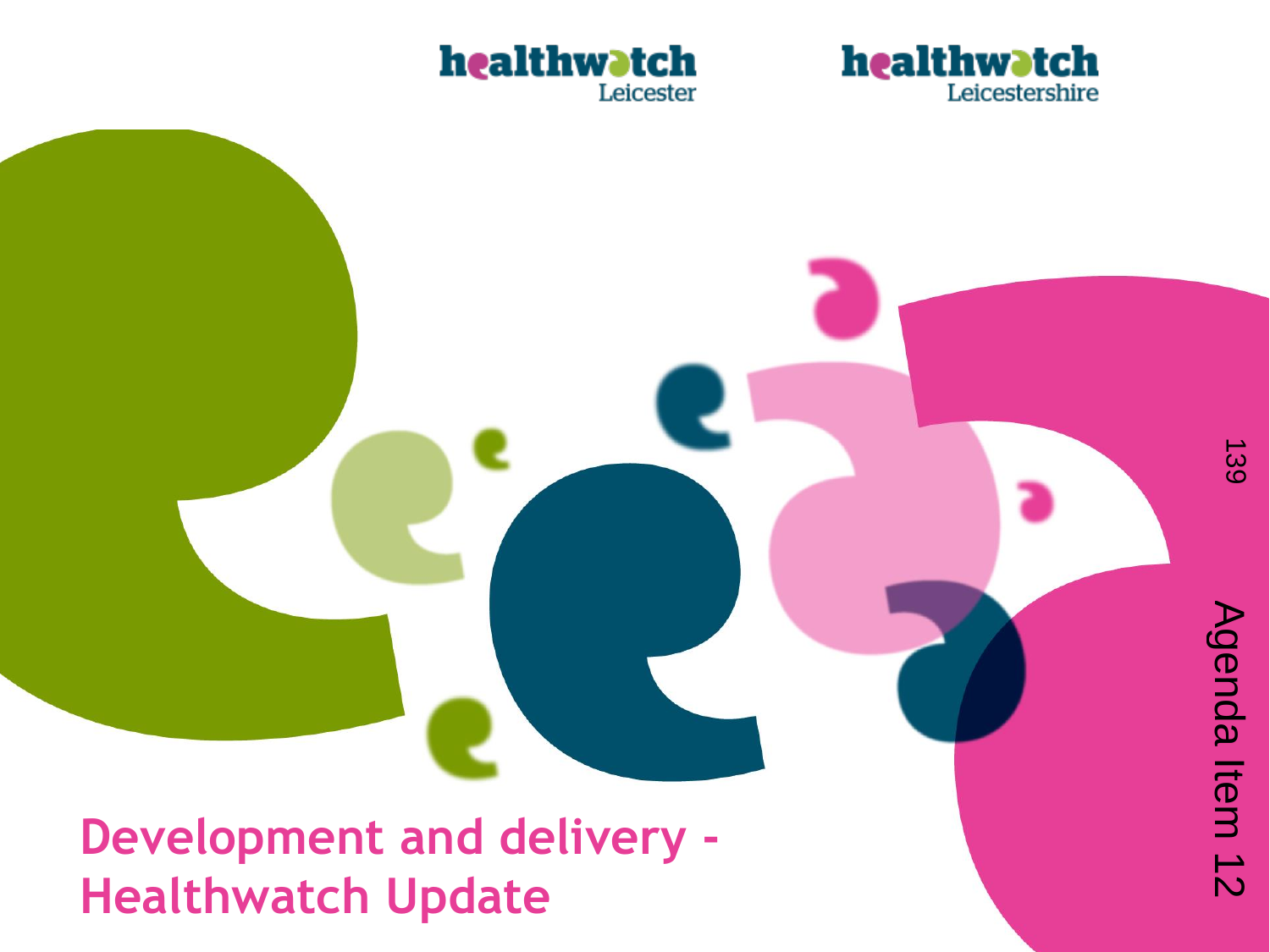



# **Role of Healthwatch**

Gather patient opinion and experience of Heath, Social Care and Public Health services

Provide information, advice and signposting support to members of the public

Recruit volunteers to support identification of key priorities from public insight and stakeholder discussion – Healthwatch Advisory Board

Build meaningful relationships with strategic partners and stakeholders

Develop and undertake series of Enter and View visits



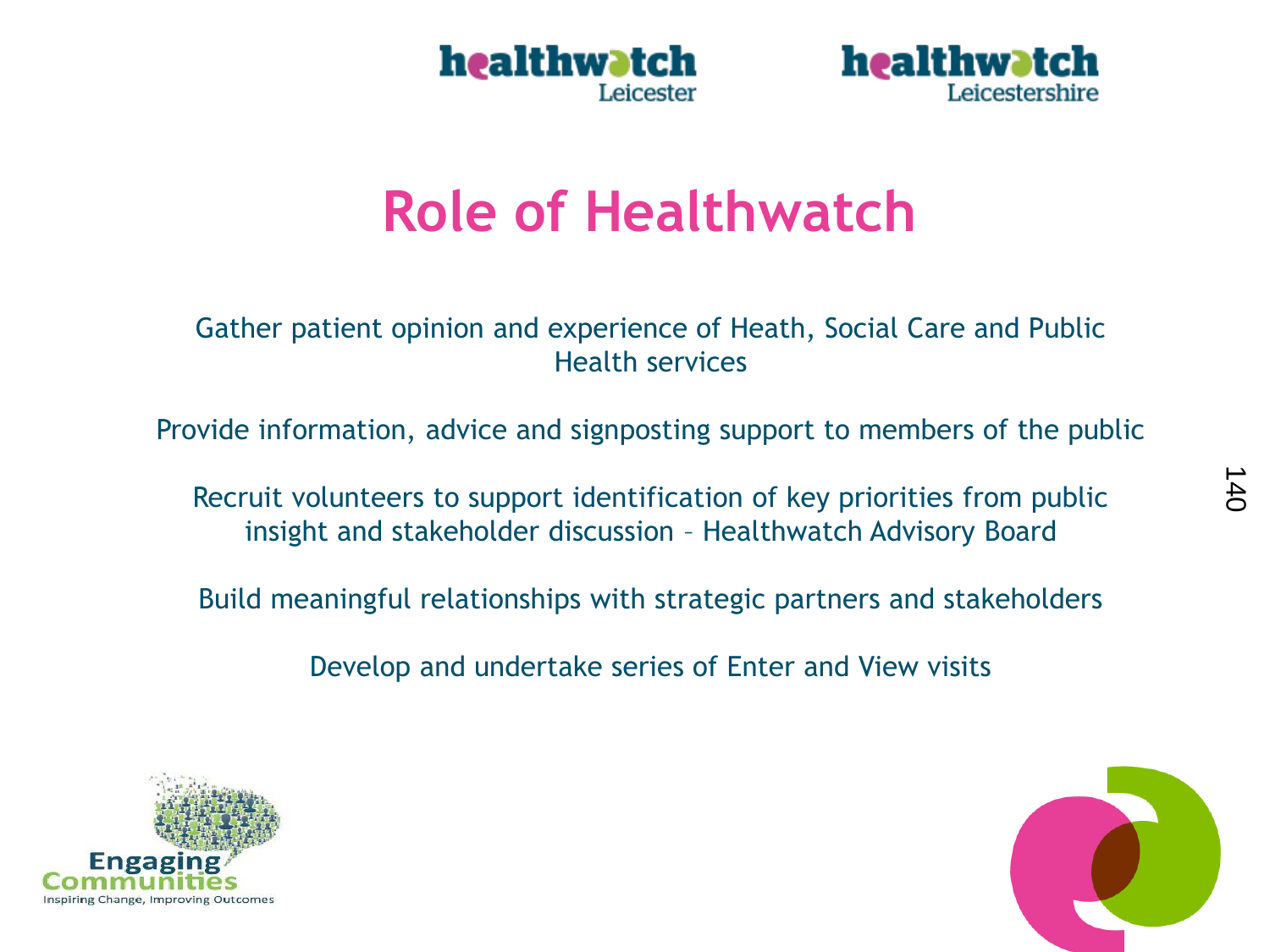



### **Current position**

- Recruitment of Healthwatch Advisory Board
	- Recruited 4 HAB members and HAB Chair
	- First HAB meeting held on 25<sup>th</sup> September
- Staff team
	- Staff TUPED across Micheal Smith, Gillian Jillet and Gemma Barrow
	- Staff recruited Louise Hall, currently recruiting 2 Outreach leads
- Enter and View
	- Completed visits to Hunters Lodge Care home, Laytham House Practice and Springfield Road



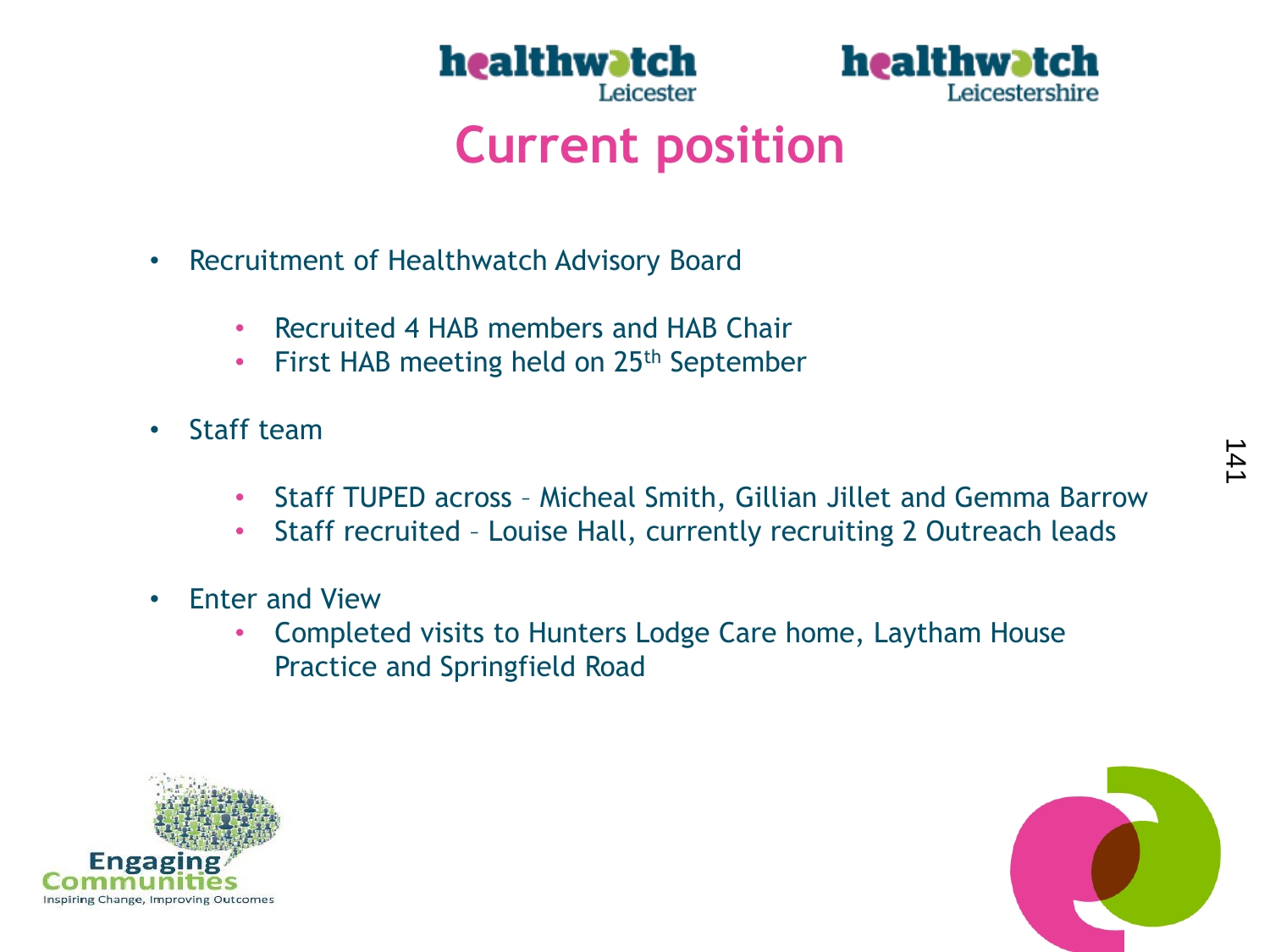



### **Current position**

- Access to GP services
	- Public and Patient survey over last few months 210 completed
	- Report published in November
- Maternity services
	- Working with the Local Maternity Services Board
	- Supporting the Maternity Voices group



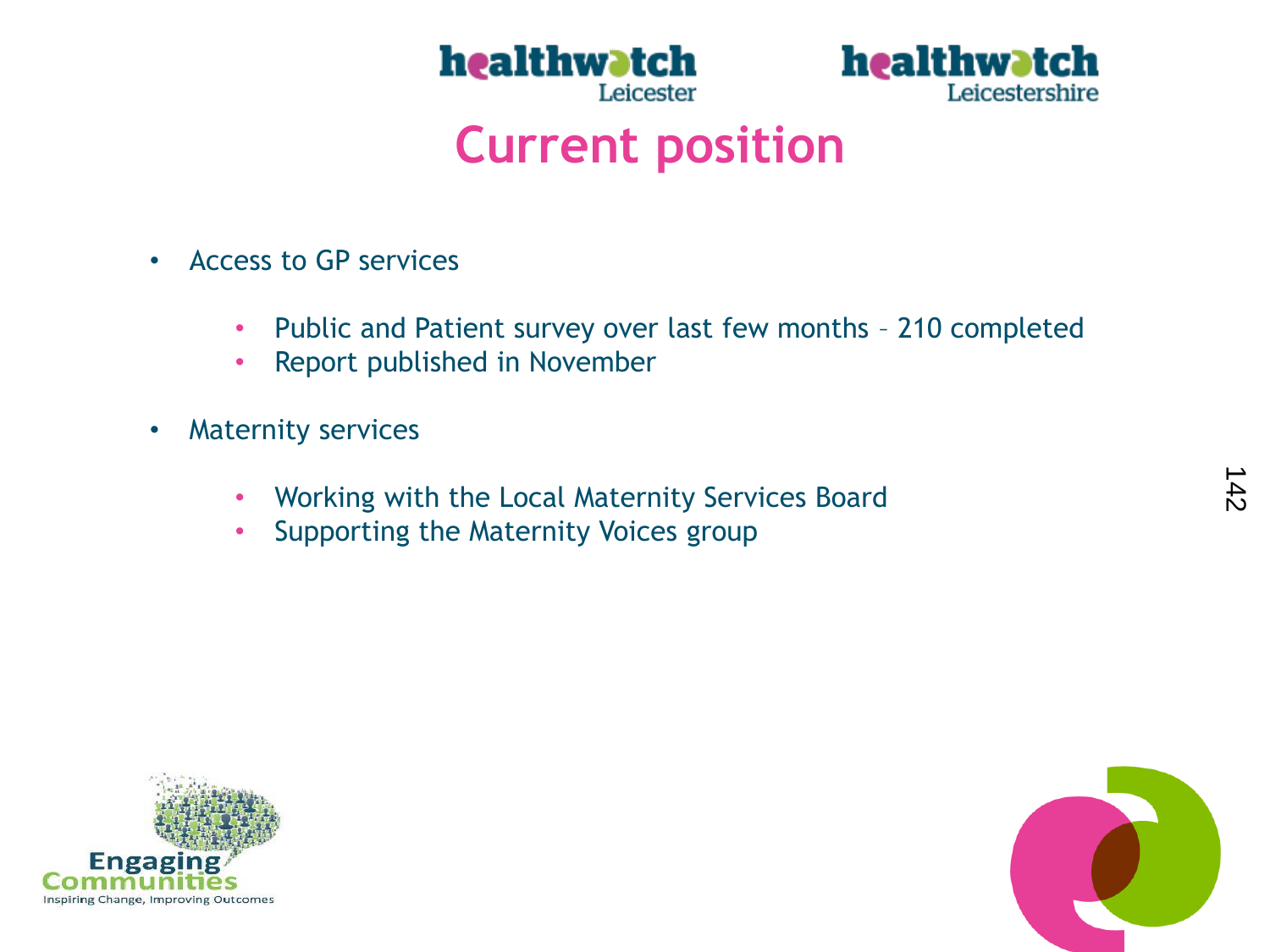



# **Strategic Priorities**

- Health
	- Real life impact of cancellations
- Social Care
	- Multi Healthwatch project of delays of discharge from hospitals
- Public Health
	- Getting ready for winter Effectiveness of winter health campaigns



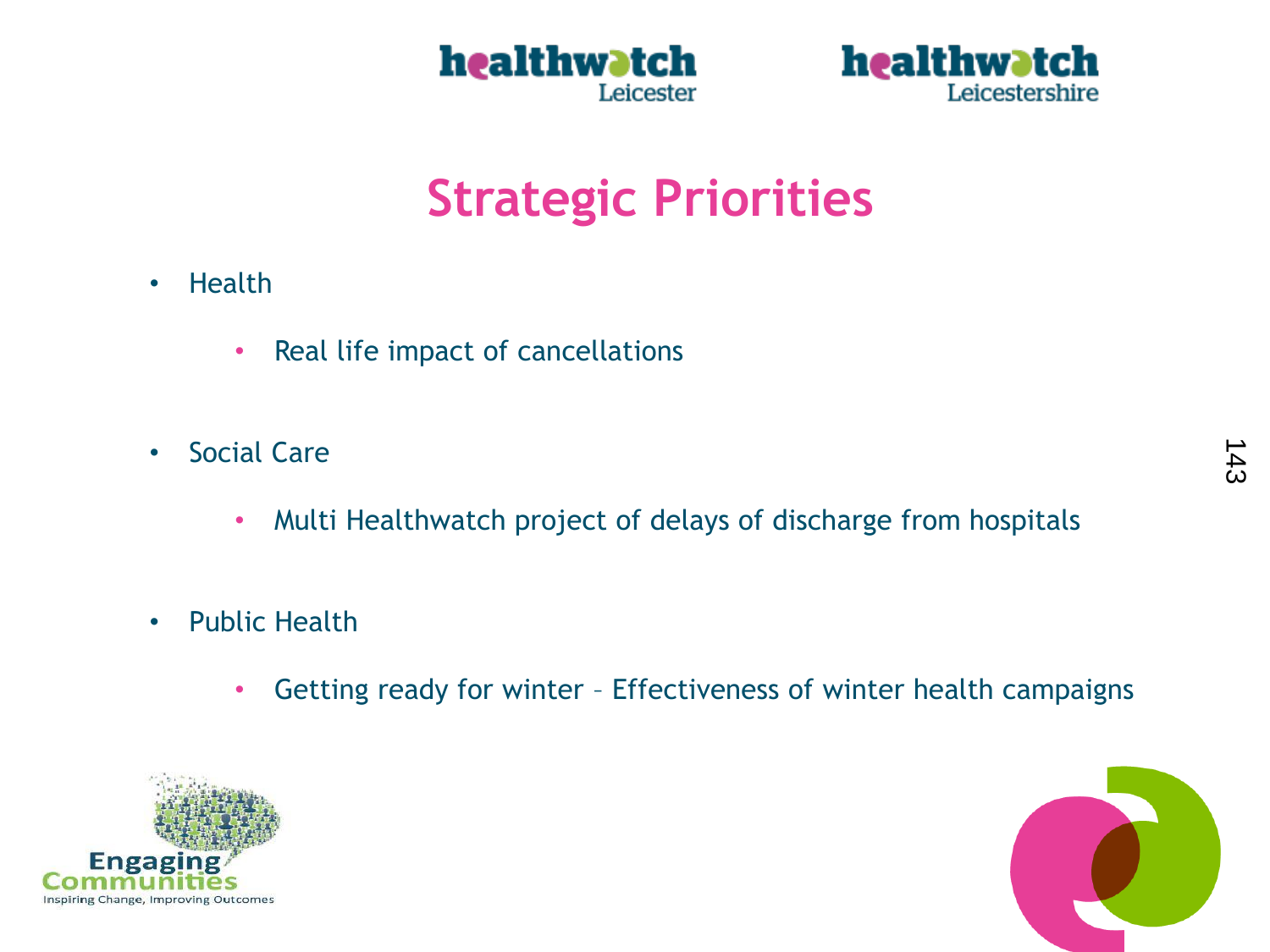



## **Community Outreach**

In addition to attending community events and groups, a series of drop in clinics have been arranged and held for -

**City** 

- Council Ward meetings
- GP surgeries

#### County

- Care Homes
- Parish Council meetings



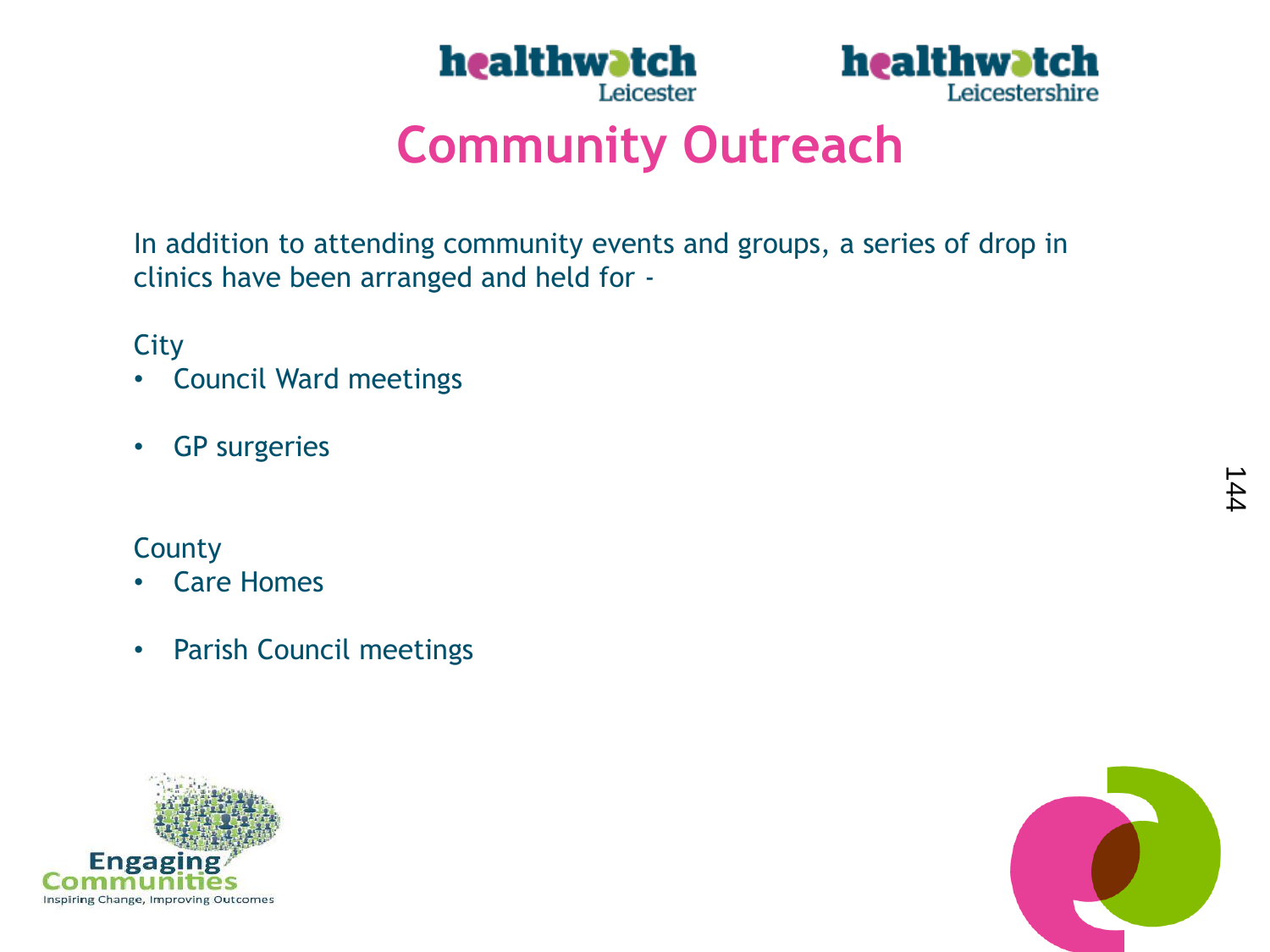



## **Meaningful partnerships**

#### **CCG**

- Governing Board and PCCCC
	- Procurement Panels
		- IUEC Board

City and County Councils

- Health and Wellbeing Boards
- Overview and Scrutiny Boards
	- Safeguarding Boards
- Working with the Quality Teams

#### LPT and UHL

- Governing Board
- All Age Transformation group



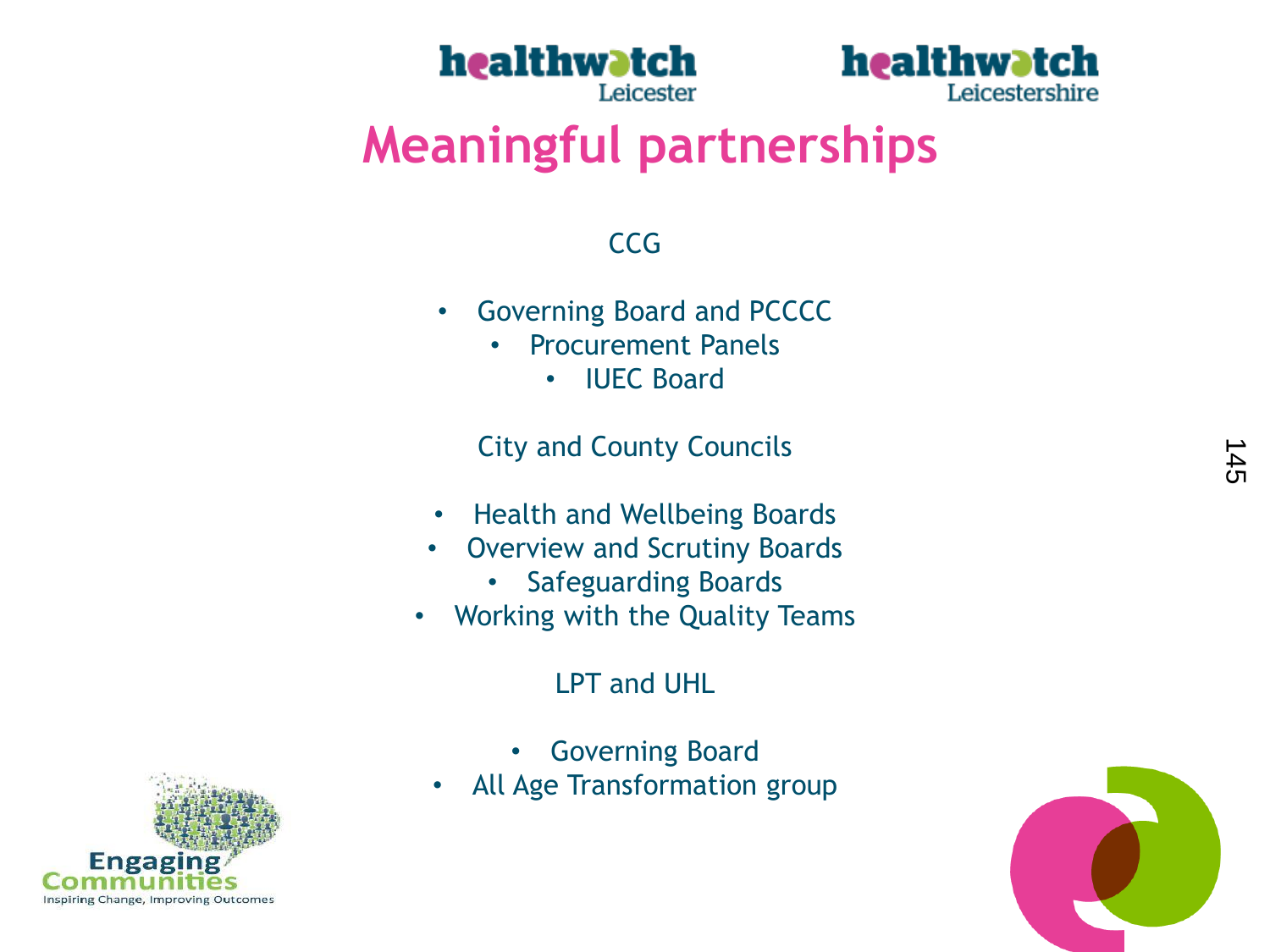



# **Meaningful partnerships**

#### NHS England

- Quality Surveillance Group
	- Local Dental Network

#### CQC

- Information sharing meetings
- Regional Healthwatch meetings

Healthwatch England

• Regional Healthwatch meetings

Better Care Together

Engag Inspiring Change, Improving Outcomes

- **PPI** group
- Community Services Redesign
	- Out of Hospital Board

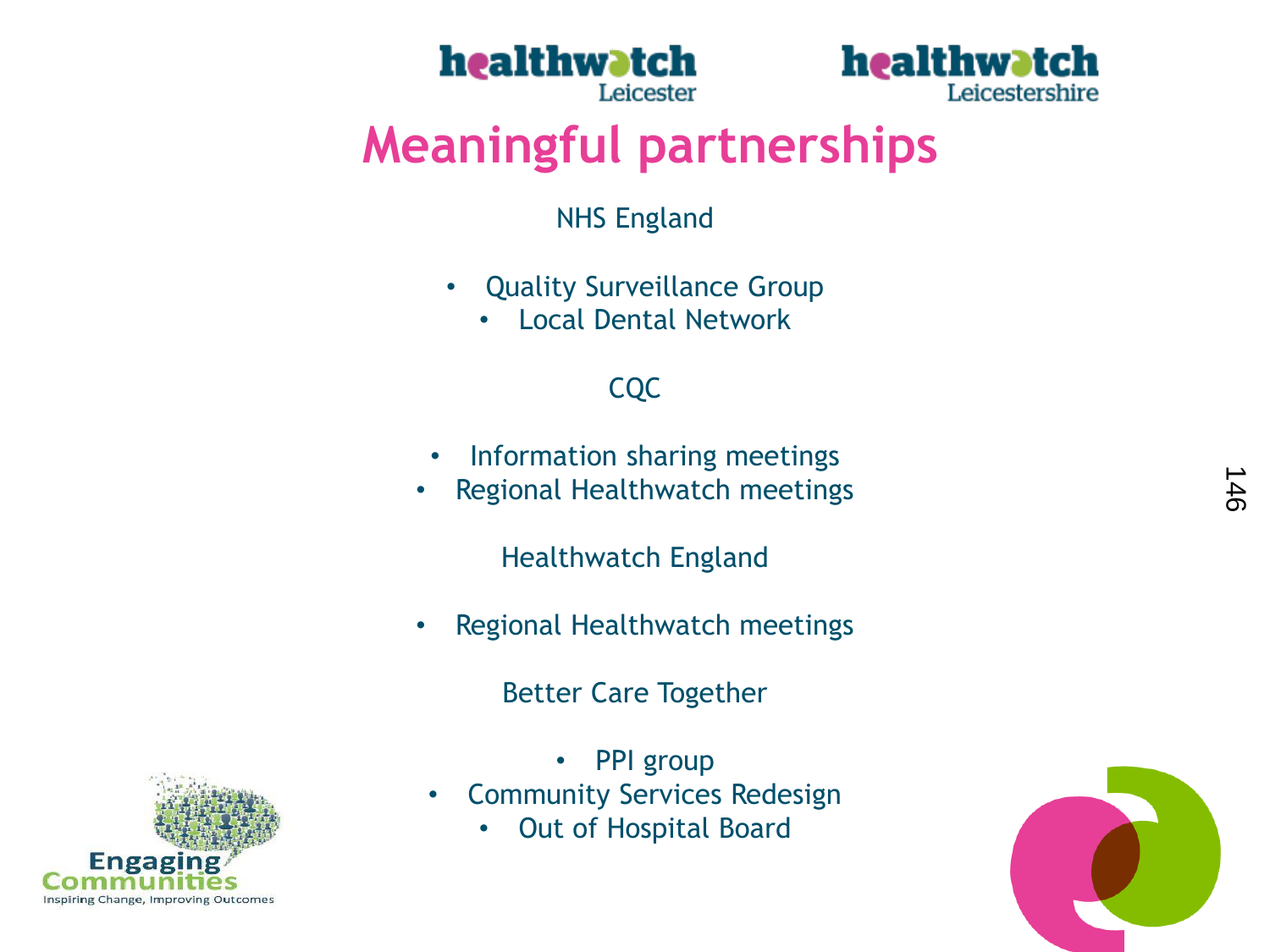



### **Next Steps**

Substantive Strategic Priorities – Deliverable work plan and research approach

Enter and View – Domiciliary Care

Working with the VCS

Insight reporting

Volunteering recruitment